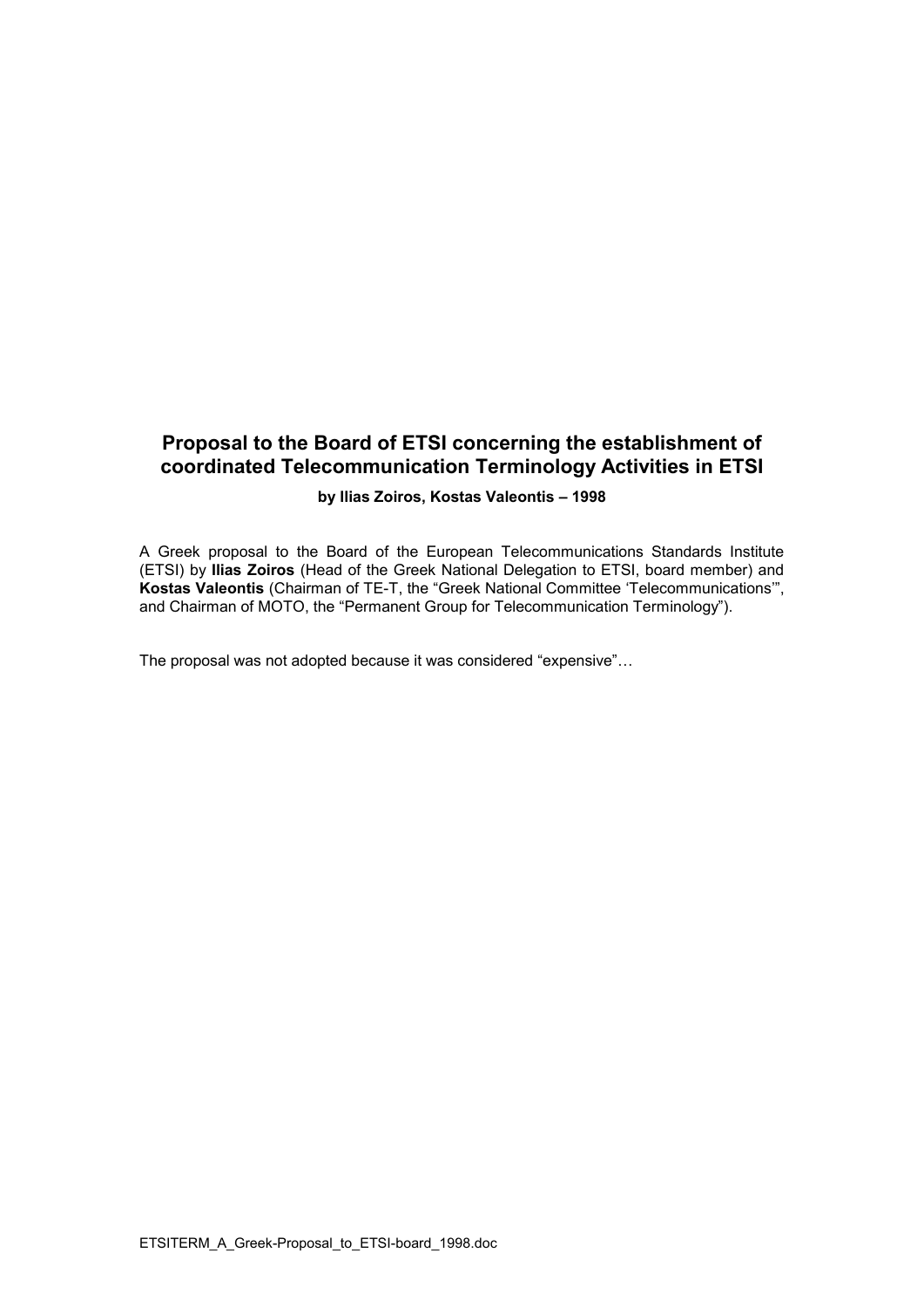*ETSI BOARD#...... Temporary document ...*

page 2 of 10

**Source: I. Zoiros**

### **Title: Telecommunication Terminology Activities in ETSI**

**Agenda item:**

| Document for: | I Decision        |  |
|---------------|-------------------|--|
|               | <b>Discussion</b> |  |
|               | Information       |  |

## **1 Decision/action requested**

The Board should consider the attached Proposal for

- creating a technical group (**ETEG**) as a central body for the telecommunication terminology coordination through ETSI's technical organization and
- establishing a telecommunication terminology bank (**ETSITERM**) providing an on-line service for all ETSI Technical Bodies, for ETSI members as well as for any other party concerned.

## **2 References**

ISO 1087:1990 – "Terminology – Vocabulary"

ETSI Board#10/Temporary Document 30/19.11.97

TR/NA-080001 "Terms and Definitions for Network Aspects"

## **3 Rationale**

**Terminology** is the *fundamental aspect* of **Standardization** in any field; it is the *support* upon which the whole of the work shall be based. It is the *starting point* of the "**Aspect**" axis in the three-dimentional *"Standardization Space"*(see Fig.1). Any standard describes a specific part of Reality, smaller or bigger, which is understood via a specific *System of Concepts* being rendered via a corresponding *System of Terms*.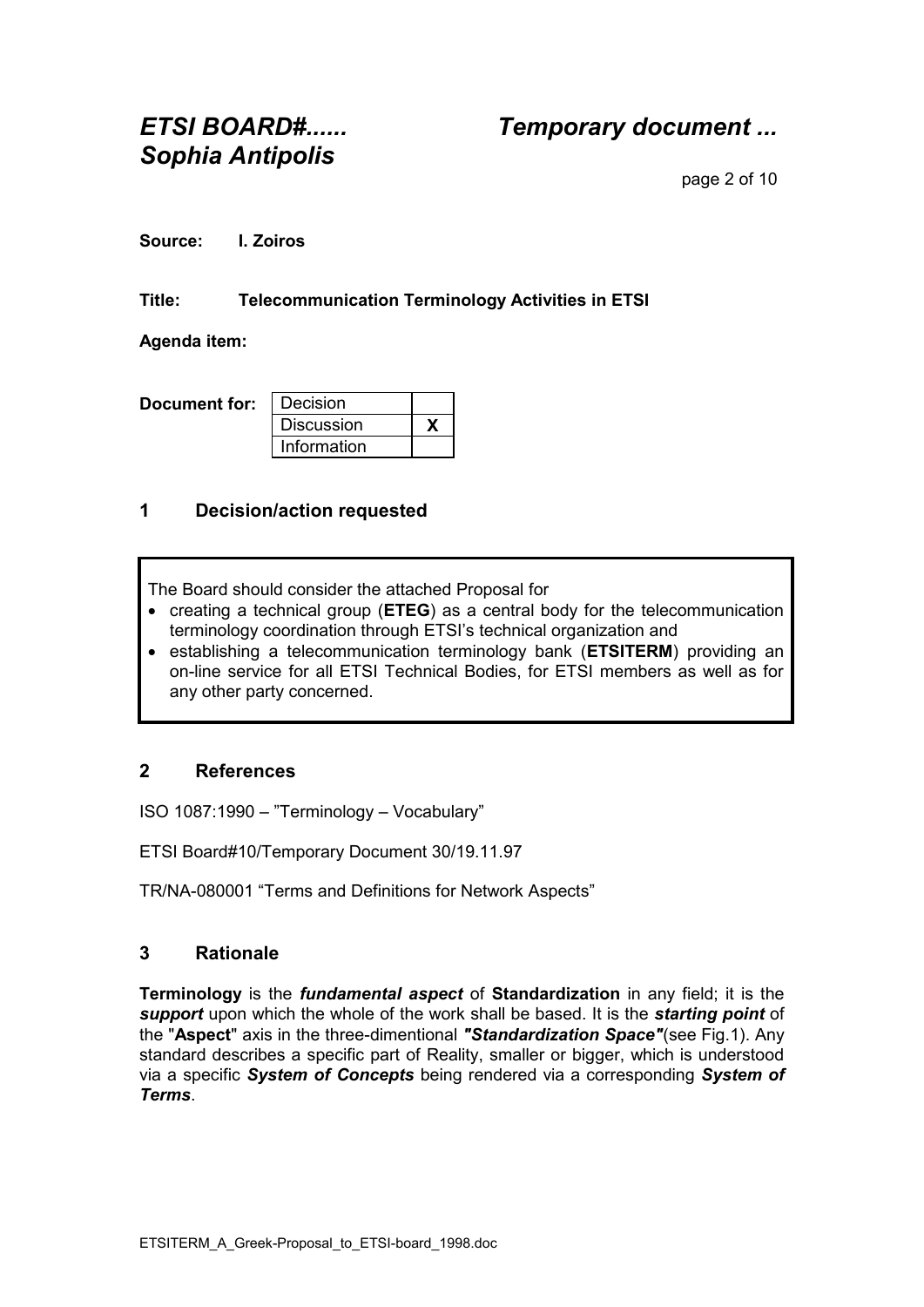

Fig. 1: The "Standadization Space" - The Terminology aspect

In the **T-sector** (*Telecommunications sector*) at the **WL** (*Worldwide Level*) much work has been jointly done by **ITU** (*International Telecommunications Union*) and the other two international standardization organizations: **ISO** (*International Organization for Standardization*) and **IEC** (*International Electrotechnical Commission*). The results of that work are contained in a number of **IS**s (*International Standards*) of the series **IEC 50 (7XX)** (i.e. *IEC 50 (701), IEC 50(702)* etc.) all of which form the **"Chapter 700"** series of the **IEV** (*International Electrotechnical Vocabulary*).

At the **EL** (*European Level*) **ETSI**, **CEN** and **CENELEC** must adopt the **IEV'**s *terms and definitions* or else contribute to the above wordwide organizations to *revise* any of them. Where there are areas which have not yet been covered by the **WL**, the european organizations have to forward the corresponding terminology, establishing terms and definitions, use them in order to cover the relevant needs, but also contribute to the **WL** in order that *these new terms be globally accepted*.

The first step is the internal establishment and harmonization of the *Telecommunication Terminology* (**TT**). For ETSI this means the creation of a *"horizontal coordination for TT"* in which all the **ETSI TB**s (*Technical Bodies*) shall contribute. In this manner the **TT** elaborated by some **TB**s and already contained in some **ETS**s or **EN**s or **ETR**s, **TR**s etc. will be *internally revised* (*harmonized*, and *consolidated*) and upon that base any further development and promotion will be built.

Simultaneously, a *Termbase* of **TT** used by **ETSI** will be *accumulated* and *continually developed*, forming an *on-line "TT service"* for **ETSI TB**s, for **ETSI members** as well as for the "Outside World", that is a *multilingual reference TTbase*.

#### **4 Consequences and implications**

The adoption of the proposed philosophy for **TT** in **ETSI** and it's implementation will result in a *substantial enhancement of the technical communication language* among its **TB**s and a *better clarification of T concepts* used in *ETSI deliverables*, thus improving their quality from a *conceptual* point of view. Arbitrariness as well as extemporization in *choosing a term*, or in *forming an acronym* will be restricted, and a firm ground to build upon will be provided for the *new T terms* and their interrelationships.

Of course, everything will depend on the **TPs'** *proper action* in collecting and transferring the relevant TBs' questions and contributions to the proposed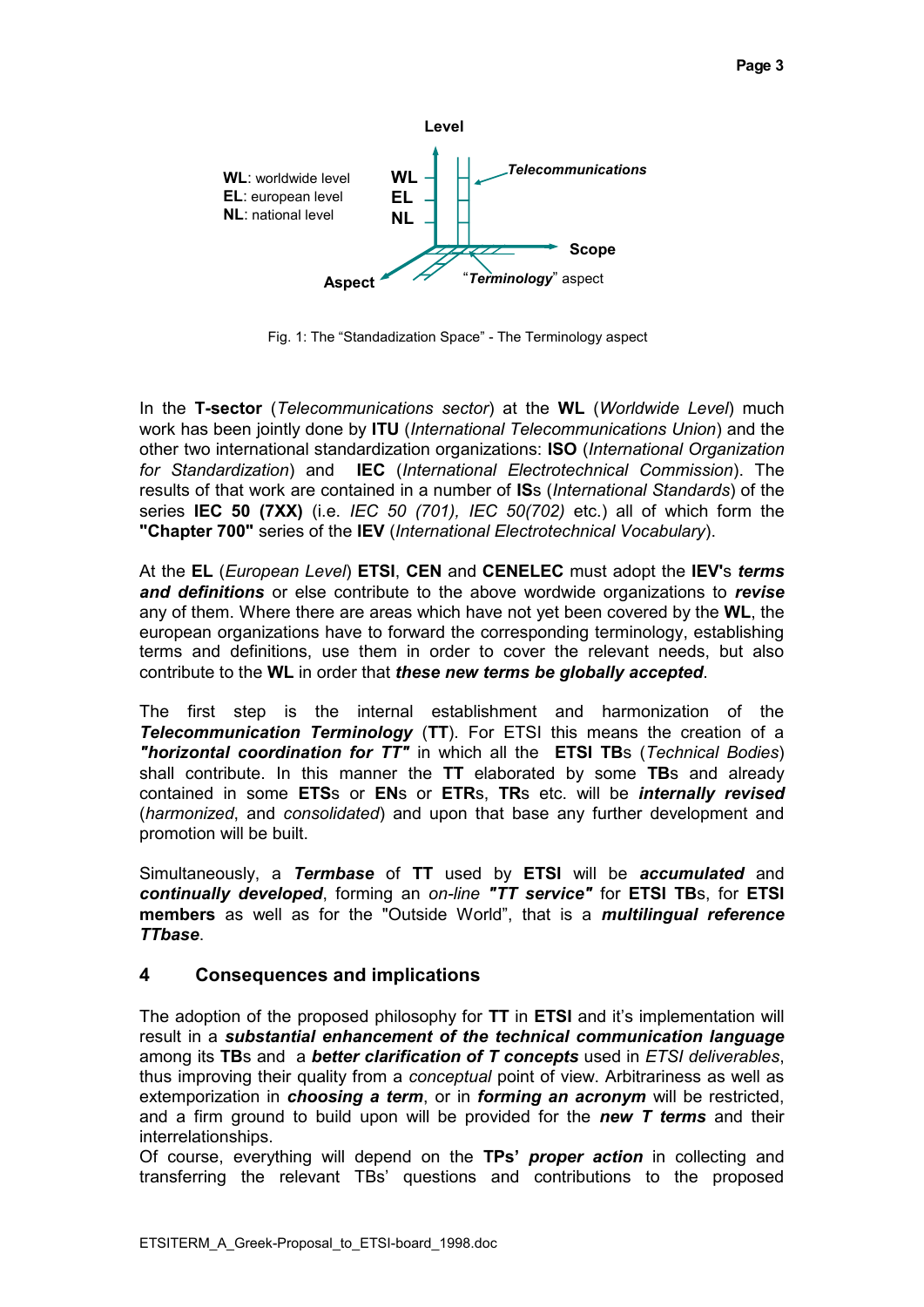coordinating body (**ETEG**) for harmonized resolution and upon **Secretariat's** contribution by providing at least one qualified person for management and operation of the TT bank (**ETSITERM**) to be accumulated and by offering the secretarial support needed.

## **5 First actions**

The first actions to be taken are:

- *A letter to all TBs* to inform them about the subject and ask them to *nominate a TP* to be a *member* of or a *contact* to **ETEG**.
- *Drafting the agenda* of **ETEG's** *first meeting*, one of its points being the election of a chairperson, and a vice charperson, and another a decision on the design of ETSITERM.
- **ETEG's** *first meeting*.
- *Designing* **ETSITERM.**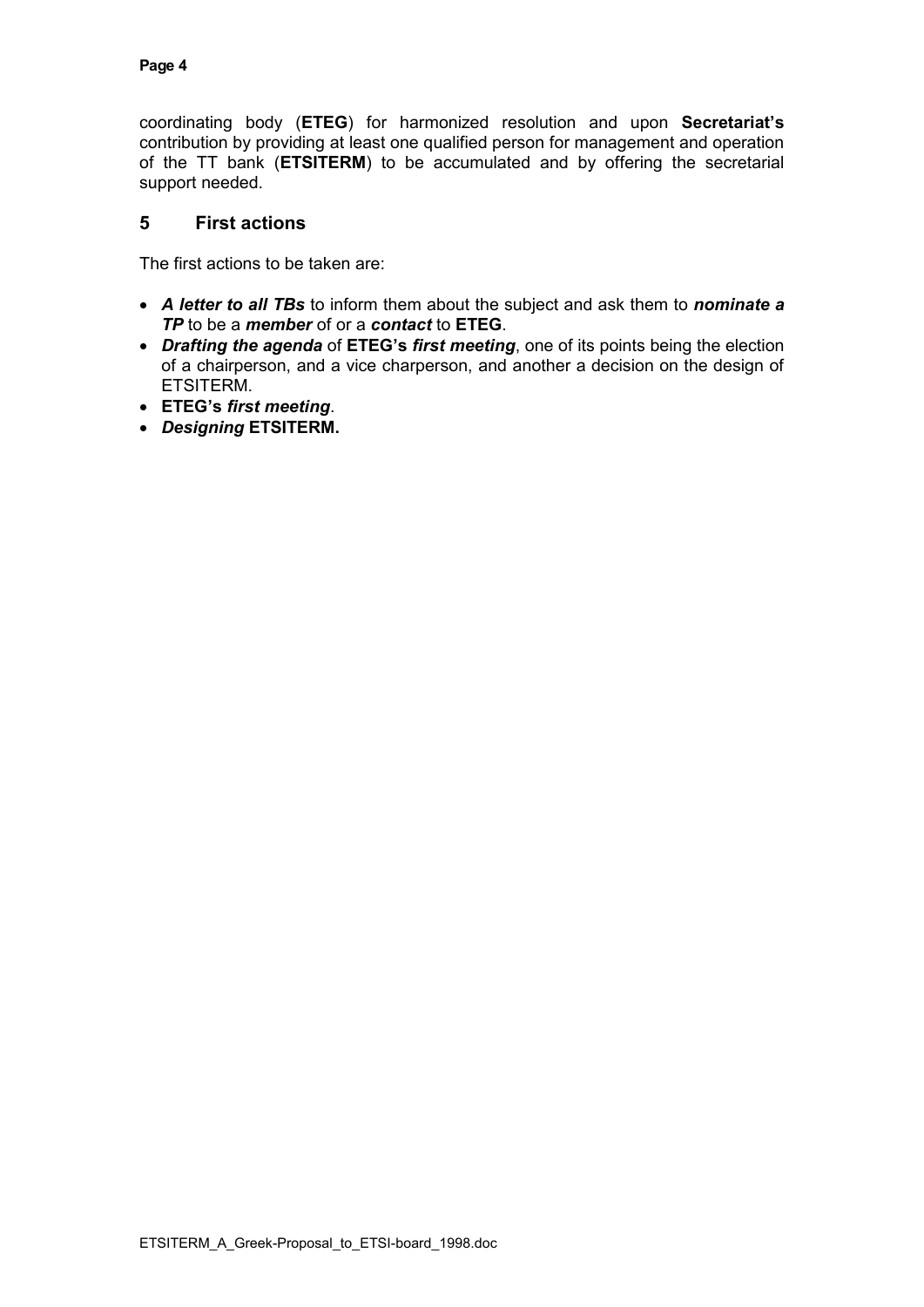**ILIAS ZOIROS,** *Board Member* **KOSTAS VALEONTIS,** *Chairman of TE-T and MOTO* (Greece)

# **Proposal to the Board**

#### **concerning the establishment of coordinated Telecommunication Terminology Activities in ETSI**

#### **1 Definitions**

For the purpose of this proposal, the following *definitions* apply (all from **ISO 1087**).

**1.1 object:** Any part of the perceivable or conceivable world

NOTE – Objects may also be material (e.g. engine) or immaterial (e.g. magnetism)

EXAMPLES: The particular standard meant by the name *ETS 300 001*, a particular *pencil*, my dog *Azor*, the particular *enthusiasm* I felt when my team won.

**1.2 concept:** A unit of thought constituted through abstraction on the basis of properties common to a set of *objects***.**

NOTE – Concepts are not bound to particular languages. They are, however, influenced by the social or cultural background.

EXAMPLES: the concepts designated by the terms *european standard, pencil, dog, enthusiasm.*

**1.3 designation:** Any representation of a *concept.*

EXAMPLES: See **1.3.1** to **1.3.4** below.

**1.3.1 symbol:** *Designation* of a *concept* by letters, numerals, pictograms or any combination thereof.

EXAMPLES: *F* (for a force), *U7* (for *Call Received state* at the user side), *N7* (for *Call Received state* at the network side).

**1.3.2 term:** *Designation* of a defined *concept* in a special language by a linguistic expression.

NOTE – A term may consist of one or more words (i.e. *simple term* or *complex term)* or even contain *symbols*.

EXAMPLES: *standard, european standard, pencil, dog, enthusiasm, Call Received state, Secretariat.*

**1.3.3 name:** *Designation* of an *object* by a linguistic expression.

EXAMPLES: *European Telecommunications Standards Institute***,** *ETS 300 001, ETSI Secretariat, International Telecommunication Union.*

**1.3.4 abbreviated term:** *Term* resulting from the omission of any part of a *term*  while designating the same *concept*.

NOTE – Each abbreviated term is derived from a full form.

EXAMPLES: See **1.3.1.1** to **1.3.4.3** below.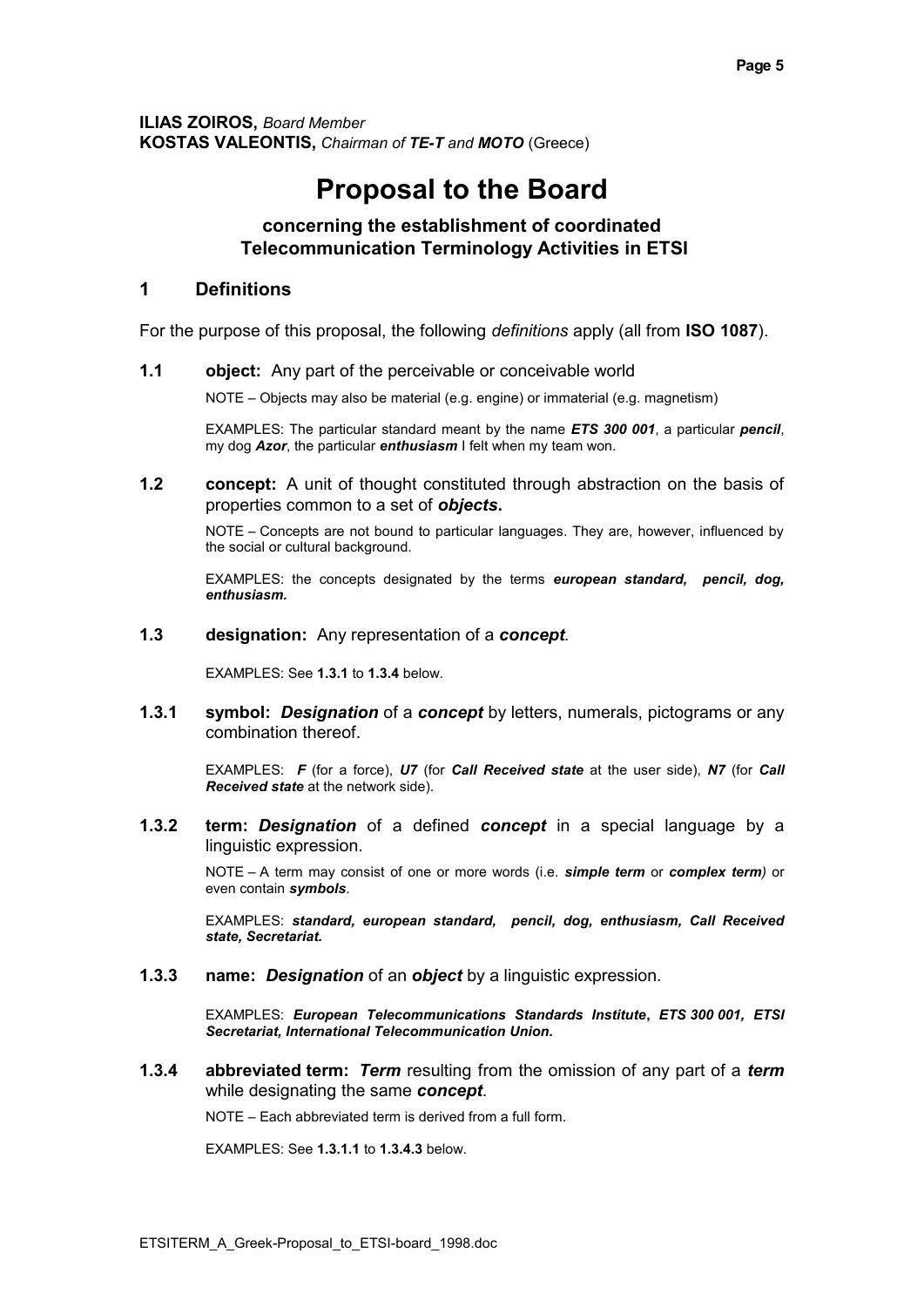**1.3.4.1 abbreviation:** *Abbreviated simple term* resulting from the omission of some of its letters.

EXAMPLES **m** mandatory<br>**Dr.** Doctor

- Doctor
- **A** address
- **Jan.** January.
- **1.3.4.2 initialism:** *Abbreviated complex term* or *name* made up of the first letters of the term elements.

NOTE – An initialism forms a sequence which may be pronounced letter by letter, syllabically, or both

EXAMPLES<br>ATM asv

**ATM** asynchronous transfer mode<br> **FTSI** Furopean Telecommunication

**ETSI** European Telecommunications Standards Institute<br>**ITU**. International Telecommunication Union

**International Telecommunication Union** 

**1.3.4.3 acronym:** *Abbreviated complex term* made up of letters of the full form of a *term* strung together into a sequence pronounced only syllabically.

| <b>EXAMPLES</b> |                                                         |
|-----------------|---------------------------------------------------------|
| <b>ALGOL</b>    | <b>ALGOrithmic Language</b>                             |
| <b>ERMES</b>    | European Radio MEssage System                           |
| modem           | modulator/demodulator                                   |
| laser           | light amplification by stimuleted emission of radiation |
| codec           | coder/decoder                                           |
|                 |                                                         |

#### **2 Basic principles**

The folowing *basic principles* apply:

- **a.** All *telecommunication concepts* used by **ETSI TB**s and appearing in **ETSI** deliverables belong to the *"System of Concepts for Telecommunications".*
- **b.** Any *telecommunication concept* shall be **samely understood** by all **TB**s, that means:
	- *samely defined* **(**no diversity in the relevant *definitions*)
	- *samely designated* (same *term*, same *abbreviation*, same *symbol* etc.)

NOTE 1 – *"Samely designated"* does not necessarily mean *"uniquely designated",* but any *synonyms* (*synonymous terms*) shall designate *exactly the same* concept. In this context "*synonym*" stands for "*full synonym". "Quasi synonyms" shall not be accepted because they result in ambiquity and misunderstanding*.

EXAMPLES (synonyms given with exactly the same definition) **conformance, conformity** (ETR 022). **basic access, basic rate access** (TR/NA-080001) **interface rate, interface bit rate**(TR/NA-080001)

NOTE 2 – If a **term** may correspond to *more than one concepts* in different contexts, it shall be *registered* as a *separate term* for each of them. So, the following *correspondence* shall apply:

*1 concept 1 term entry*

(consisted of *one* term or *more than one* full synonyms)

EXAMPLES (From: "Telephony's Dictionary" by G.Langley)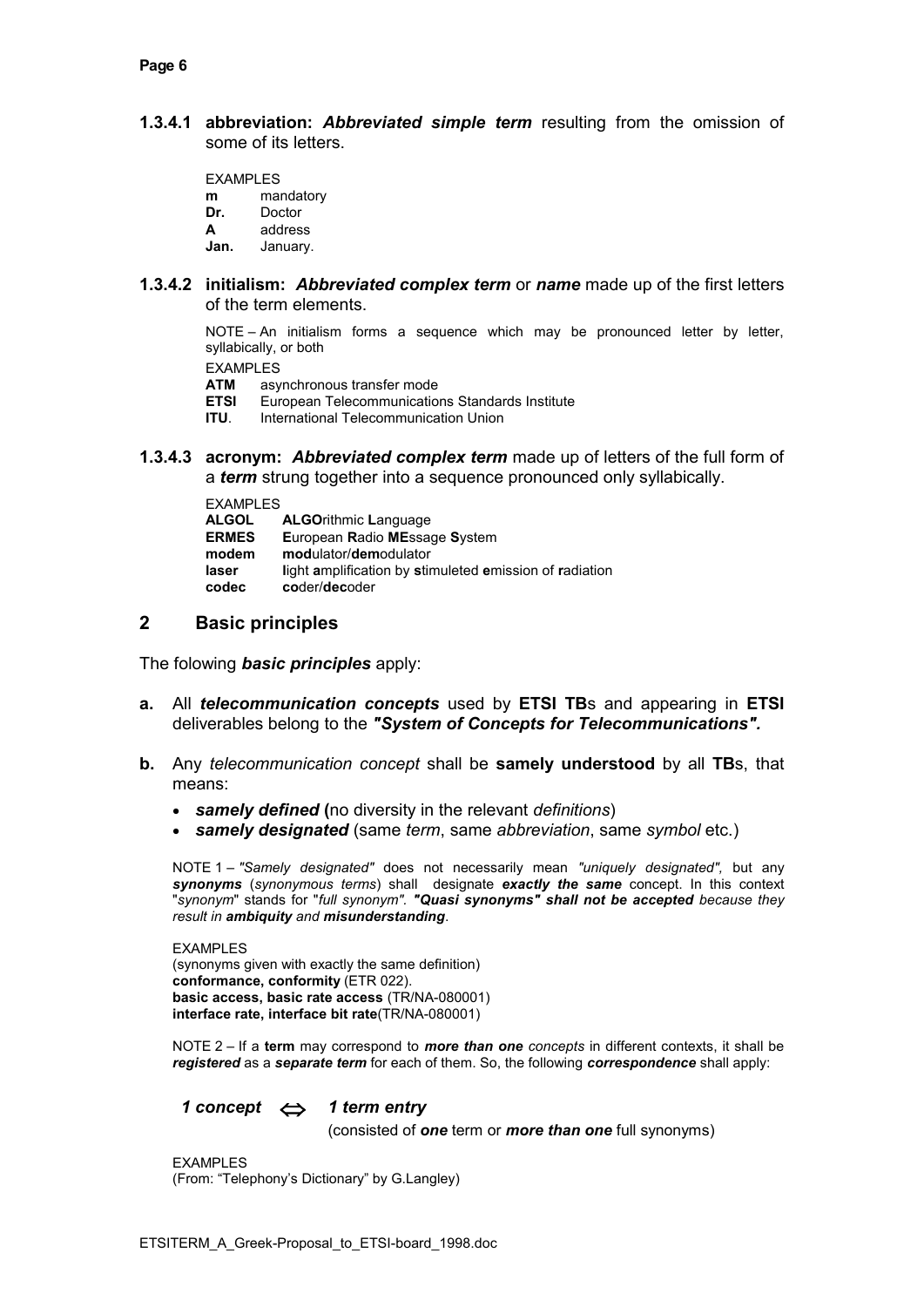**block:** a group of bits, or N-ary digits, transmitted as a unit **block:** a string of records to be treated as an entity **block:** a set of things handled as a unit.

- **c.** *Different concepts* appearing *in the same context* (of Telecommunication or any Sub-sector) shall be designated by *different terms*.
- **d.** Special importance shall be given to the formation and understanding of *abbreviations***,** *initialisms***,** *acronyms* and *symbols***.**

## **3 ETSI Terminology Group (ETEG)**

**ETEG** (see Fig.2) is the proposed body for the implementation of a *horizontal "Terminology" coordination* within and through the **TB**s of **ETSI**.

In **ISO** or **IEC**, usually, the first (No 1) *working group* of any **TC** (*Technical Committee*) is that for the *relevant terminology* (**WG1**). Since this idea has not been implemented in ETSI organization, *at least one person from each* **TB** has to be designated as the "*Termperson*" (**TP**) of that TB.



Fig. 2: The "horizontal" contribution of ETSI TBs to ETEG

Each **TP** has the responsibiility to contribute to **ETEG** and transfer to it any **TT** problems of the corresponding **TB** for *homogeneous solution*, as well as to transfer *all ETEG's solutions*, *proposals* or *instructions* back to the **TB**. At least the **TP**s from the Technical Committees shall be members of **ETEG** and participate in its meetings. Any ETSI member may delegete *experts in telecommunication terminology* to participate in **ETEG.** There shall be at least two of them**. ETEG** shall be chaired by one of its members being elected for this task. The **ETSI Secretariat** participates in **ETEG** providing a qualified person (*Secretariat's* **TP**) as a member of **ETEG** being the contact person between **ETEG** and **Secretariat**. Thus, **ETEG** shall consist *at least* of:

#### **a. Members:**

- a Chairman (after election)
- one TP from each TC
- Secretariat's TP
- two terminology experts designated by ETSI members.

#### **b. Contacts:**

one TP from each TB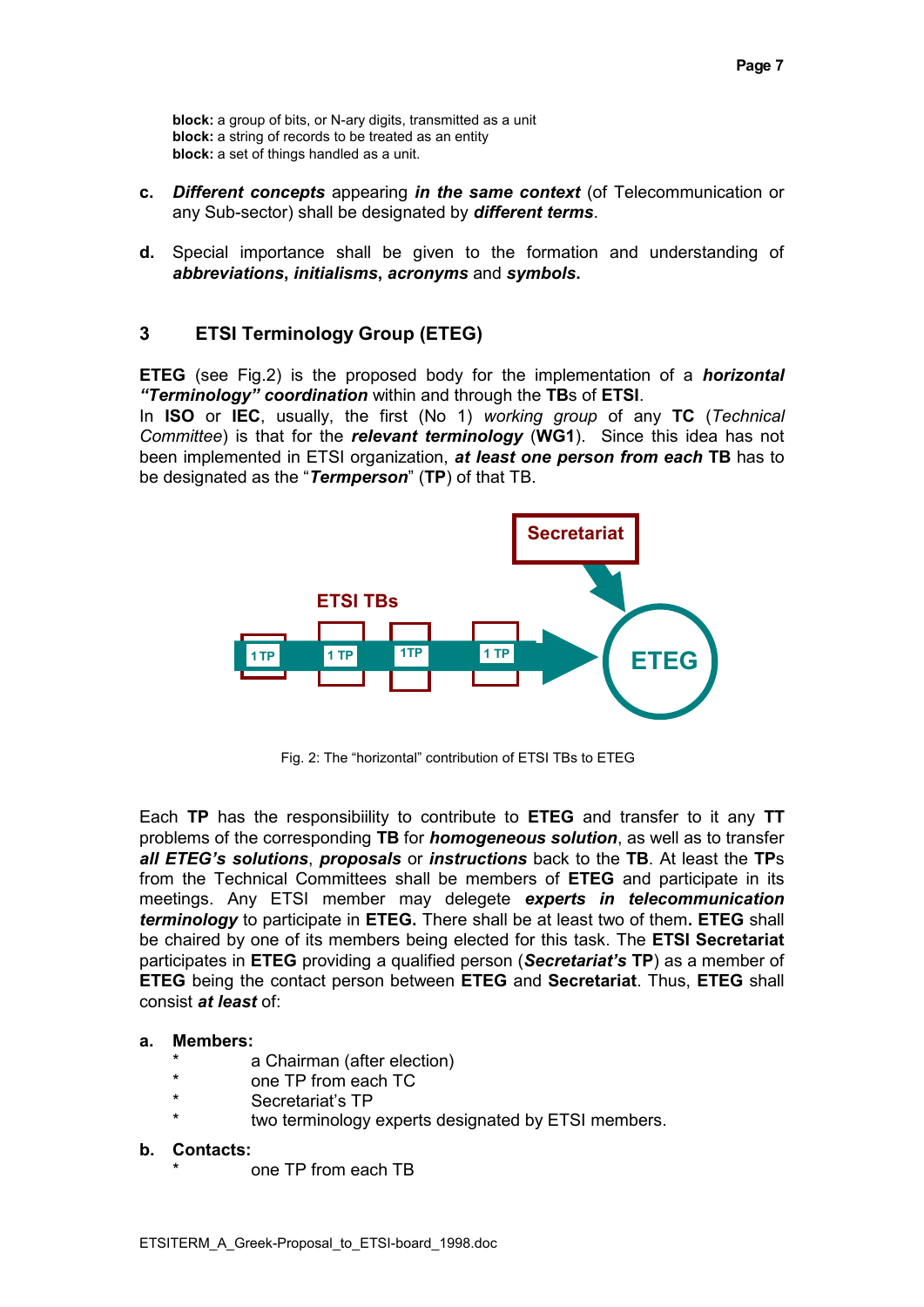**ETEG** shall:

- *work* according its *Working Procedures* which shall be drafted by itself
- be in *continuous communication* with all TBs via their TPs.
- *harmonize* differing terms and definitions for the same concept
- produce *new terms* for newly appeared telecommunication concepts
- produce *terminology rules and instructions* to be observed by itself and by the TBs
- *communicate* with and *contribute* to **ITU, ISO, IEC.**

The decisions of **ETEG** on terminology issues shall be observed by all ETSI's Technical Organization.

Detailed *Terms of Reference* should be drafted for **ETEG** and approved by the **Board**.

## **4 "ETSITERM", the Terminology Bank of ETSI**

There is an urgent need for a terminology bank in **ETSI**. The *lack of TT harmonization* among its **TBs** will grow more and more, leading to a *conceptual deterioration* of *ETSI deliverables*. A term bank will be a valuable reference for any **TB** chairman or member, but also for **ETSI** members and any other party concerned as well. The proposed databank for this purpose is **ETSITERM**. **ETSITERM** shall consist of **records** (**one** record for **one** concept) and any record shall consist of a number of **fields**. The *field structure* proposed (*as a minimum*) is shown in Table 1.

| <b>Field name</b>                                                                                                                            | <b>Field Description</b>                                                                                                                                                                                                                                                                                          |                                                                                                                                                                                           |
|----------------------------------------------------------------------------------------------------------------------------------------------|-------------------------------------------------------------------------------------------------------------------------------------------------------------------------------------------------------------------------------------------------------------------------------------------------------------------|-------------------------------------------------------------------------------------------------------------------------------------------------------------------------------------------|
| <b>ENTERM</b><br><b>ENABBREV</b><br><b>ENSYMBOL</b><br><b>ENDEFIN</b><br><b>ENNOTE</b><br><b>ENSOURCE</b><br><b>ENCODE</b><br><b>ENSTAGE</b> | <b>English term + synonyms</b><br>abbreviation, initialism or acronym<br>symbol<br>$\epsilon$<br>definition in the particular source<br>$\epsilon$<br>note<br>$\epsilon$<br>source<br>$\epsilon$<br>codenumber in the particular source<br>$\epsilon$<br>stage of acceptance (predraft, draft, standard, revised) |                                                                                                                                                                                           |
| LATERM<br><b>LAABBREV</b><br><b>LASYMBOL</b><br><b>LADEFIN</b><br><b>LANOTE</b><br><b>LASOURCE</b><br><b>LACODE</b><br>LASTAGE               | term, in $LA$ ( $LA$ = FR, DE, )<br>abbrev. initialism or acronym, in LA<br>symbol, in LA<br>definition, in LA<br>note, in LA<br>source, in LA<br>code number in source, in LA<br>stage of acceptance, in LA                                                                                                      | For any language LA concerned.<br>In a <i>distributed</i> Term Bank this<br>part may be distributed to as<br>many different places as<br>the<br>number of the corresponding<br>languages. |

## **Table 1. Field structure of ETSITERM**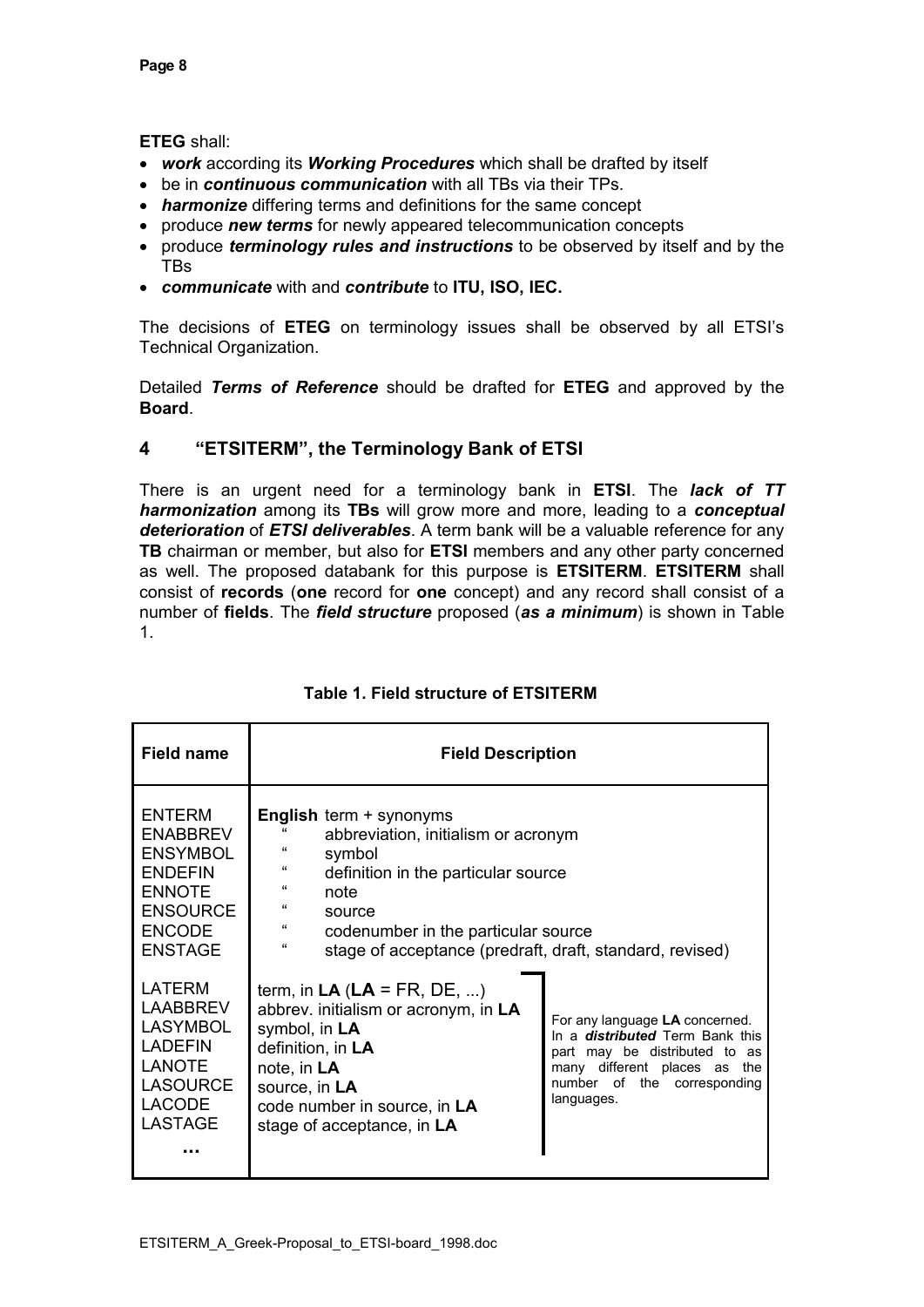**ETSI Secretariat** is responsible for *operating*, *maintaining* and *updating* **ETSITERM** in close consultation with **ETEG** which shall be the governing technical body of **ETSITERM** on terminological matters. There shall be an *"ETSITERM officer*" who may be the same person as the *Secretariat's TP*. In case that *ETSITERM officer* is a different person, then he/she shall participate in **ETEG** as an *ex officio member*.

## **5 Communication and/or information lines to and from ETSITERM**

The overall chart of the communication and/or information lines to and from **ETSITERM,** both inside and outside **ETSI**, is shown in Fig.3.

The **operating principles** of **ETSITERM** should be drafted by **ETEG** and approved by the **Board** together with the Terms of Reference of **ETEG.**



Fig.3: Communication and/or information lines to and from ETSITERM